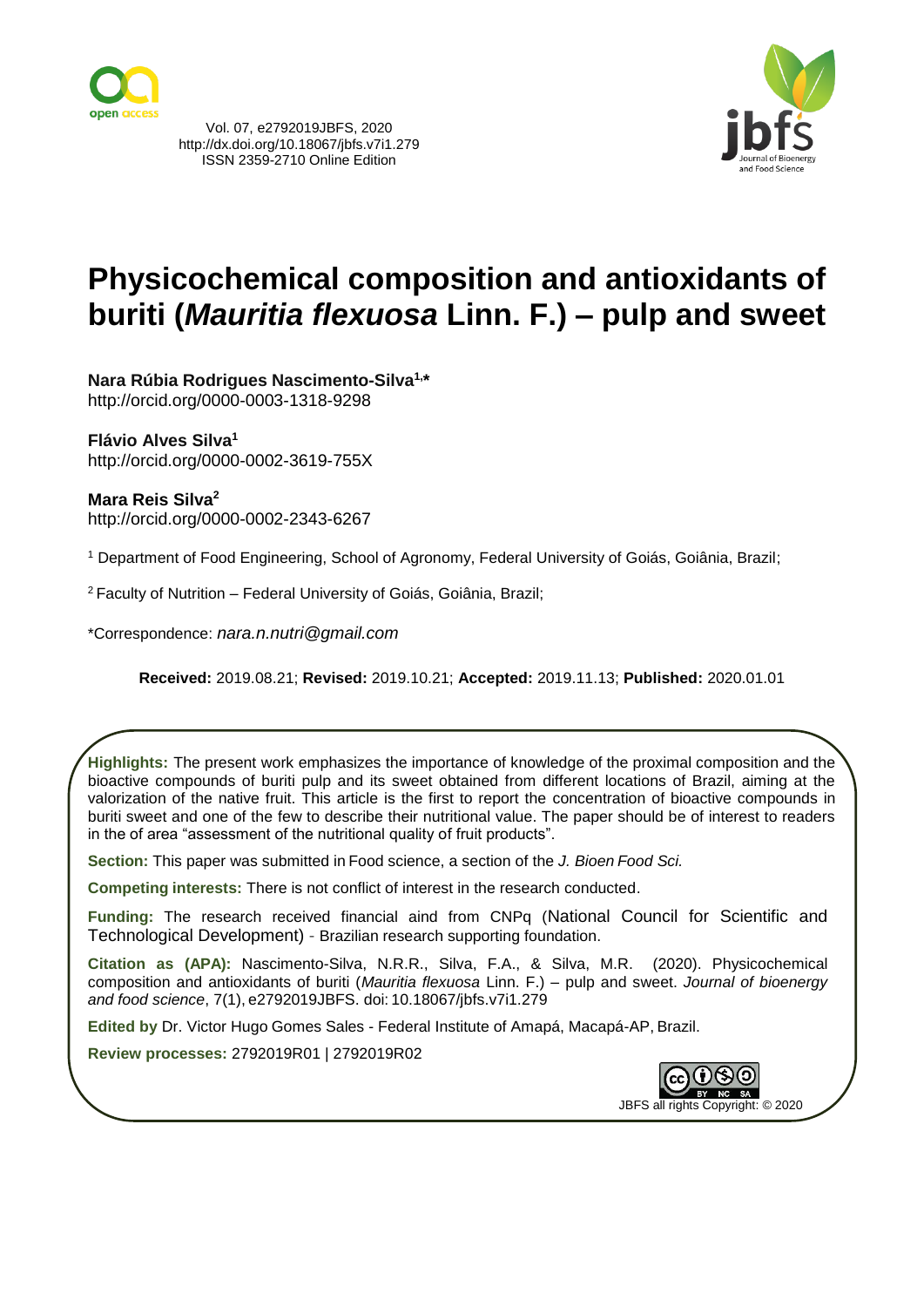**ABSTRACT -** Buriti pulp has an elevated nutritional value and commercial potential, mainly because of its significant amounts of bioactive compounds. The objective of this research was to evaluate the physicochemical characteristics, the antioxidant capacity, and bioactive compounds of buriti pulps and sweets obtained from the Brazilian states of Goiás, Tocantins and Para. The fruits obtained from Tocantins and Para presented greater lipid and energy contents. After processing, the sweets showed reductions in the protein, lipid, fiber and bioactive compound contents. The antioxidant activities and total phenolic compound contents were more significant in the pulp and sweets from Goiás. There was a strong correlation between the phenolic compounds and the antioxidant activity. The total carotenoid content was greater in the buriti pulp and sweet from Tocantins but an 80% reduction in the bioactive compounds was observed in all the sweets produced. Thus, it was concluded that the origin of the fruit influenced its chemical composition and the antioxidant activity. However fruits and sweets can still be considered good dietary sources of bioactive compounds especially carotenoids.

**Keywords:** Carotenoids. Polyphenols. Native fruits. Nutrients

### **INTRODUCTION**

Buriti (Mauritia flexuosa Linn. F.) is the fruit of a palm tree from the Arecaceae family, which can be found in the Savanna and Amazonian biomes (Roucoux et al., 2013). This palm tree grows in pathways, woodlands, on the banks of rivers, streams and lakes and close to springs. Regarding the development and maturation, the fruit is considered climacteric and its ideal harvesting point occurs 210 days after the anthesis (Milanez et al., 2016).

The palm can be used for ornamental and medicinal purposes, while buriti pulp is used as food for many indigenous and rural groups, consumed in the form of jams, jellies, juices and ice creams (Gomes et al., 2011; Virapongse, 2017). Buriti sweet is one of the most common forms of commercializing the fruit and is traditionally made by reducing a conserve of the fruit prepared with fruit pulp and sugar in a 1:1 proportion (Medeiros, 2011).

The fruit contains phenolic compounds and can be considered as a source of carotenoids, especially due to the elevated β-carotene content (Cândido et al., 2015; (Milanez et al., 2018; Mezzomo & Ferreira, 2016), which has recognized nutritional importance, being presented as a viable alternative to reduce the incidence of xerophthalmia, besides influencing reactions involving oxidative processes and reducing the risk of developing cardiovascular diseases (Neri-Numa et al., 2018). However, climatic and geographical variations can influence the chemical composition of native fruits due to differences in the plant development conditions (Cândido et al., 2015).

Mariath et al. (1989) proved the effectiveness of buriti sweet in restoring the vitamin A reserves in the liver and in the treatment of xerophthalmia in children between 3 and 12 years old, living in the Northeast of Brazil. No reports were found in the specialized literature concerning research about the influence of the region that produced the buriti on the chemical composition of the sweet. Hence research on the nutritional composition of fruits from different biomes and the losses occurring during processing of the sweet could contribute to a scientific collection concerning the fruit and preservation of the biomes. Thus, the objective of this work was to evaluate the chemical and physical characteristics and the bioactive compounds of buriti pulp and its sweet obtained from three locations representing the Brazilian Savanna and Amazonas and the transition between these two Brazilian biomes.

### **MATERIAL AND METHODS**

### **a) Collection of the fruits and obtaining the pulp**

The buriti fruits (*Mauritia flexuosa* Linn f.) were collected in Goiás (S 16º 35 634'; W 49º 22 518'; altitude 771 m), Tocantins (S 06º 27 187'; W 48º 32 444'; altitude 140 m) and Pará (S 06º 19 598'; W48º 28 668'; altitude 127 m) during the months of November and December of 2017. The state of Goiás is occupied by the Savanna biome, Pará is located in the Amazonian biome and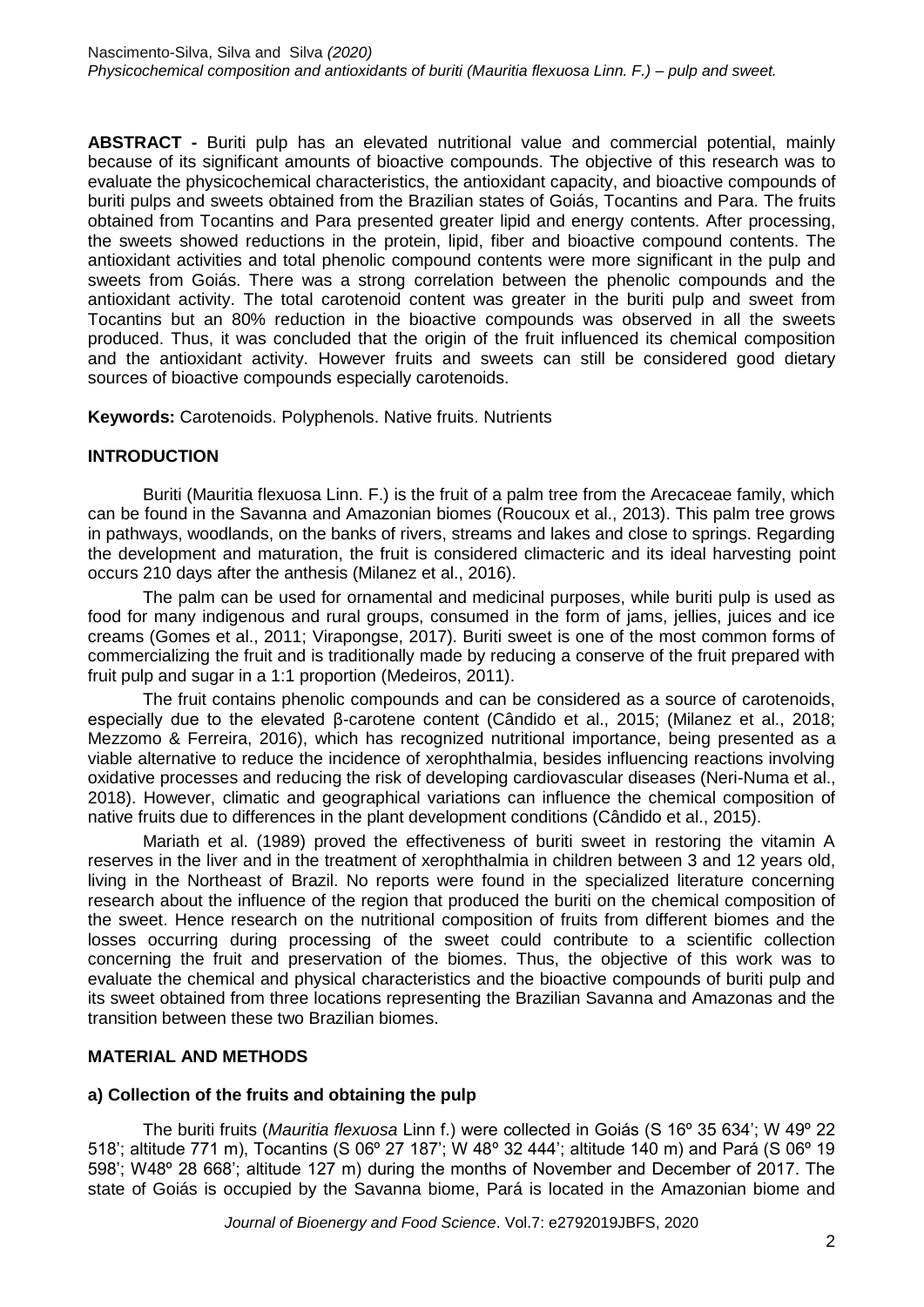#### Nascimento-Silva, Silva and Silva *(2020) Physicochemical composition and antioxidants of buriti (Mauritia flexuosa Linn. F.) – pulp and sweet.*

Tocantins is considered to be a geographical transition region between the Savanna biome and the Amazonian Forest (Saito, 2006; Silva, 2007). Between 90 and 120 kg of fruit were collected from each region. After harvesting the fruits were placed in plastic boxes and transported for sanitation and storage. The mature fruits were selected manually considering their size, color, state of maturation, uniformity of texture and the absence of blemishes and defects. The pulps were extracted manually, conditioned in low density polyethylene bags and frozen at -18 ºC until the moment of the analyses and elaboration of the sweets. The physical and chemical analyses were carried out in the Nutrition and Food Analysis Laboratory of the Faculty of Nutrition of the Federal University of Goiás.

# **b) Elaboration of the sweet**

The buriti pulp was thawed in the refrigerator for 12 hours and the sweets formulated according to the methodology described by Medeiros (2011). The sweets were prepared with buriti from each region (Goiás, Tocantins and Pará).The buriti pulp and sugar were used in a 1:1 proportion and the mixtures boiled for 16 minutes until they reached 82 ºBrix. The sweets were then transferred to rectangular (15 x 10 cm) high density polyethylene containers, lined with a transparent PVC film and maintained at room temperature. After 24 hours the sweets were cut into cubes, which were wrapped in transparent PVC film and aluminum foil and frozen at -18 ºC until analyzed (Figure 1).



**Figure 1** Buriti fruit (A and B), buriti sweet during processing (C and D) and ready-to-eat buriti sweet (E and F).

a,b buriti fruit; <sup>c,d</sup> buriti sweet during processing; <sup>e,f</sup> ready-to-eat buriti sweet

# **c) Physical and chemical analyses and proximate composition**

The physical analyses were carried out according to Vera *et al*. (2005), selecting 30 fruits at random to determine mass and yield (10 repetitions) with the aid of a semi-analytical balance. The dimensions were determined using a Vernier Caliper Mitutoyo 150 mm x 6'' pachymeter. The percent yield in pulp was obtained by multiplying the mass of pulp by 100 and dividing the result by the total mass of the fruit. With regard to the sweet, the final weight of the ready-to-eat product was multiplied by 100 and the result divided by the sum of the mass of pulp plus the mass of sugar.

The titratable acidity was determined using the neutralization volumetry technique with

*Journal of Bioenergy and Food Science*. Vol.7: e2792019JBFS, 2020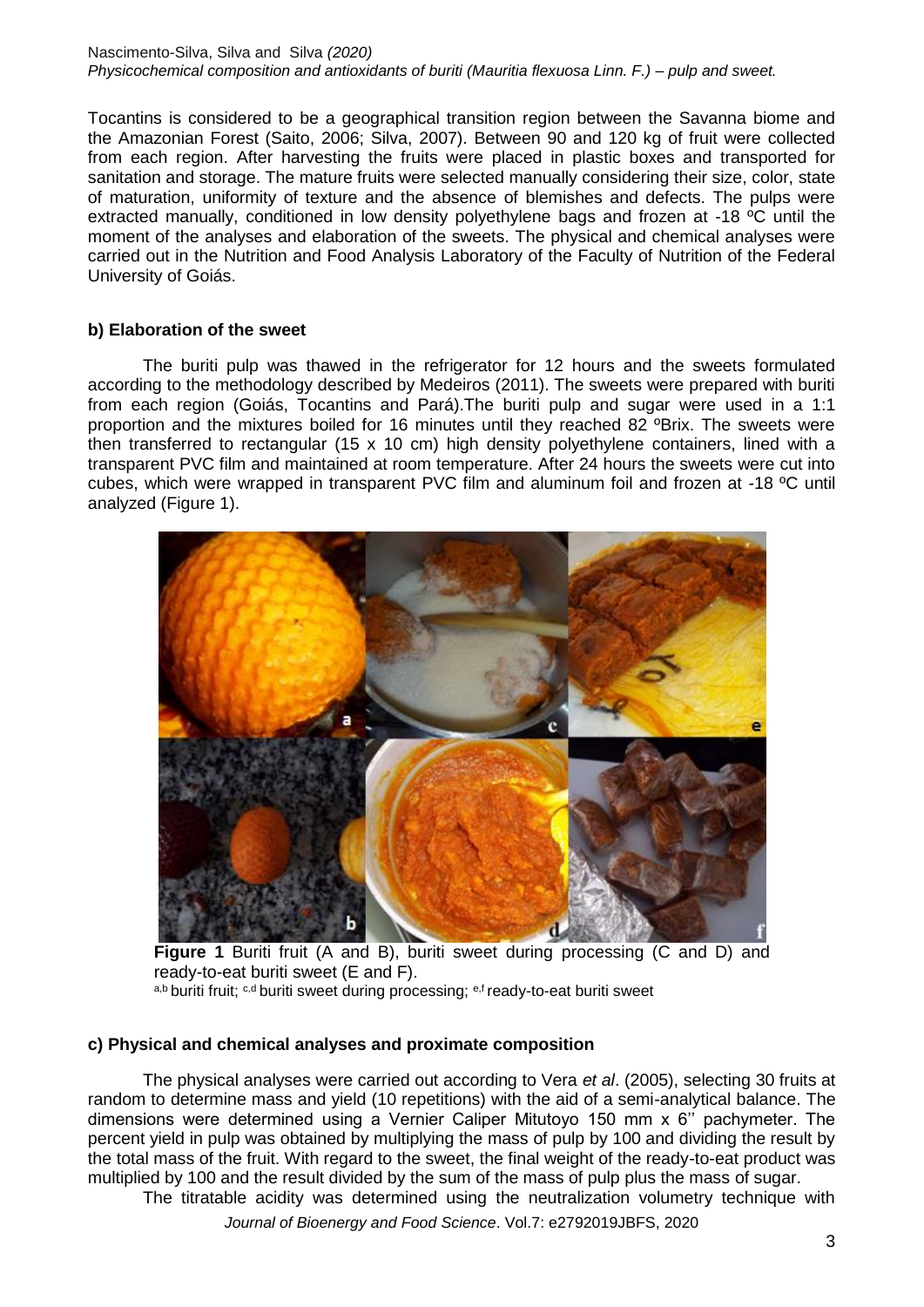standard sodium hydroxide (NaOH) solution of 0.1N and expressed as a percentage of citric acid by the method 016 / IV (IAL, 2008); the pH was estimated electronically by direct potentiometry using 5.0 g of sample after stirring (AOAC, 2012); and the soluble solids were determined using a digital refractometer and expressed in ºBrix (IAL, 2008).

The proximate composition was carried out according to the methodology described by AOAC (2012). The moisture content was determined by gravimetric method at temperature of 105 °C (method No. 934.06). The total nitrogen content was quantified using the micro-Kjeldahl method followed by conversion of the crude protein using a factor of 6.25 (method No. 920.152). The total lipid content was determined following the methodology of Bligh *and* Dyer (1959), while the fixed mineral residue were measured after the incineration of the samples at 550 °C (method No. 940.26). For dietary fiber it was used the enzymic-gravimetric method of Prosky *et al*. (1988). The carbohydrate content was calculated by difference, subtracting the sum of the values obtained for moisture, protein, lipids, ashes and fiber from 100. The Atwater factors were used to determine the total energy value as follows: 4 kcal/g, 4 kcal/g and 9 kcal/g for proteins, carbohydrates and lipids, respectively.

# **d) Extraction**

The extracts of the buriti pulps and sweets were prepared for the determinations of the total phenolic compounds and antioxidants (ABTS, FRAP and DPPH*•* radicals) using 0.1 g of sample and adding 0.5 mL ethyl alcohol and 0.5 mL ultrapure water. The samples were then defatted using three successive washings with 1.0 mL hexane. For each washing, the samples were homogenized with a vortex for 30 sec and then centrifuged at 5,000 rpm for 5 min at 18 °C to separate the phases, discarding the supernatant with the hexane. After the third washing, the residue containing the ethanol and water was added to 1.0 mL of a solution containing acetone, acetic acid and ultrapure water in the proportions of 70:0.5:29.5, homogenized using a vortex for 30 sec followed by ultrasound for 5 min at 37 ºC, and then centrifuged at 9,000 rpm for 10 min at 18 ºC. The supernatant was collected and diluted to 10 mL with ultrapure water and used to determine the total phenolic compounds and antioxidant activity.

# **e) Total phenolics**

The total phenolic compounds were quantified using the method described by Genovese et al. (2008). 0.25 mL of the extract was homogenized with 2.0 mL of ultrapure water and 0.25 mL of Folin-Ciocalteu reagent. After 3 min at room temperature, 0.25 mL saturated sodium carbonate solution was added, and the mixture placed at 37 °C in a water bath for 30 min. The absorbance was measured at 750 nm in a UV/visible spectrophotometer (V-630, Jasco). Results were expressed as mg of gallic acid equivalent (GAE) per 100 g of lyophilized sample. The results were expressed in milligrams of GAE (gallic acid equivalent) per 100 g of sample*.*

### **f)** *Antioxidant activity*

The in vitro analyses for the antioxidant activity of the pulps and sweets were as follows: DPPH*•* (2,2-diphenyl-1-picryl-hydrazil), ABTS [2,2 azinobis (3-ethylbenzothiazoline-6-sulfonic acid)] and the Fe<sup>3+</sup> reducing capacity (FRAP). The capacity of the antioxidants to sequester the stable DPPH*•* radical was determined according to Brand-Williams *et al*. (1995). The trolox standard curve was built from the inhibition percentage versus the trolox concentration (50 mg/L to 250 mg/L) and the values were expressed in µmol of trolox equivalent per gram of sample µlmol TE  $g$ <sup>-1</sup>). The Benzie and Strain method (1996) was used for the FRAP assay. Trolox was used as the standard for the calibration curve, in concentrations that varied from 100 µmol/L to 800 µmol/L. The results were expressed in  $\mu$ mol of trolox equivalents per gram of sample ( $\mu$ mol TE g<sup>-1</sup>). The ABTS method was carried out according to the methodology described by Re et al. (1999). The results were expressed in  $\mu$ mol of trolox equivalent per gram of sample ( $\mu$ mol TE g<sup>-1</sup>).

### **g) Determination of the total carotenoids**

The total carotenoids were quantified according to the methods reported by Rodriguez-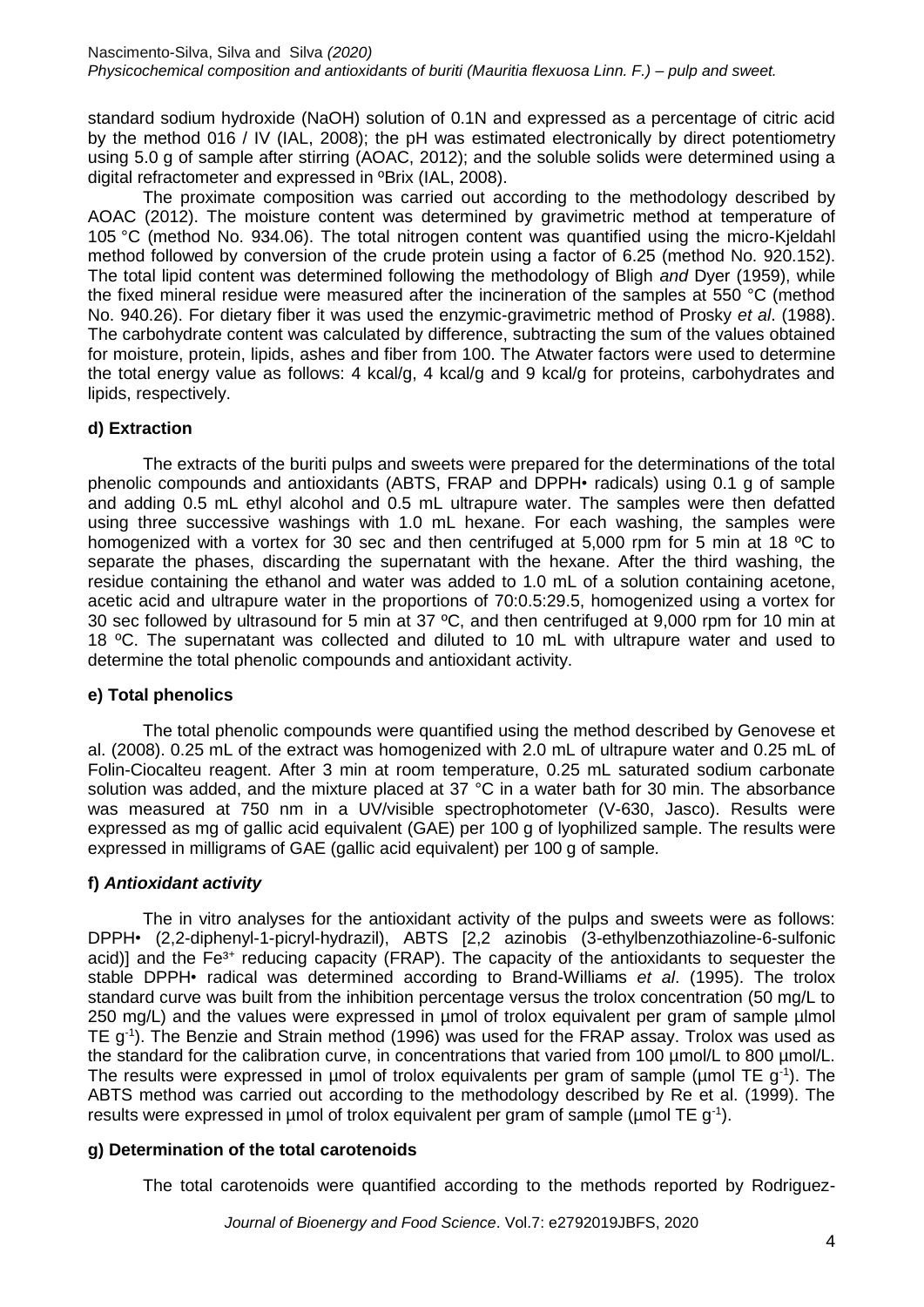Amaya (2001), in triplicate. Initially, 150 mg of BHT (butylated hydroxytoluene*-* di-terc-butyl methyl phenol) and 70 mL of chilled acetone were added to the sample, homogenized in a Walita multiprocessor for 2 min in four steps, being vacuum filtered at the end of each step. The final residue was discarded, and the total solution collected submitted to liquid-liquid partition using 100 mL hexane and sufficient distilled water to confer transparency to the solution. The water-acetone phase was discarded, and the hexane phase collected and diluted to 200 mL with hexane. Finally, readings were taken using a UV/Visible scanning spectrophotometer (V-630, Jasco) between 350 and 700 nm. The total carotenoid content was determined using the highest value observed for absorbance.

### **h) Statistical analysis**

The results were expressed as the mean and standard deviation and submitted to an analysis of variance and Tukey's means comparison test (ANOVA and Tukey at 5% of probability). The statistical calculations were made with the aid of the IBM SPSS Statistics, version 20.

#### **RESULTS AND DISCUSSION**

#### **a) Physical and chemical analyses and proximate composition**

The fruits from Goiás present larger mass and longitudinal and transverse diameters, than the others regions. However, the yield of the pulp was similar between the fruits studied in our study and the literature data (Table 1).The mass and yield of the sweets elaborated with buriti pulp from different States were similar (Table 2).

| <b>Table 1</b> Physical and chemical characteristics of the buriti fruits from the Brazilian States of Goiás, |  |
|---------------------------------------------------------------------------------------------------------------|--|
| Tocantins and Pará compared to the literature data.                                                           |  |

| Characteristics           | Mass $(g)$               | Longitudinal<br>diameter (cm) | Transverse<br>diameter (cm) | Yield in pulp<br>(%) | рH                   | Total titratable<br>acidity $(%)$ |  |  |
|---------------------------|--------------------------|-------------------------------|-----------------------------|----------------------|----------------------|-----------------------------------|--|--|
| Goiás <sup>1</sup>        | 74.19 <sup>a</sup> ±9.75 | $5.76^a \pm 0.26$             | $5.13a_{\pm}0.25$           | $16.43^a \pm 4.33$   | $3.47^b \pm 0.00$    | $12.10b + 0.29$                   |  |  |
| Tocantins <sup>1</sup>    | $38.99b + 4.85$          | $4.36b + 0.37$                | $3.98b + 0.11$              | $20.92^a \pm 4.45$   | $3.73^a \pm 0.02$    | $10.84c_{\pm}0.38$                |  |  |
| Pará <sup>1</sup>         | $30.22^{\circ}$ ±4.72    | $4.47^b \pm 0.22$             | $3.67^{\circ}$ ±0.23        | $21.22^a \pm 6.69$   | $3.29^{\circ}$ ±0.00 | $14.26^a \pm 0.20$                |  |  |
| Data from the literature  |                          |                               |                             |                      |                      |                                   |  |  |
| Santos et al. (2017) -    | 55.48                    | 5.38                          | 4.85                        | 20.48                | 4.16                 | ٠                                 |  |  |
| Amapá                     |                          |                               |                             |                      |                      |                                   |  |  |
| Cameiro<br>୍ୟ<br>Cameiro  | 33.7                     | 5.3                           | 3.9                         | 11.0                 |                      | ۰                                 |  |  |
| (2011) - Piauí            |                          |                               |                             |                      |                      |                                   |  |  |
| Barbosa et al. $(2010)$ - | 51.2                     | 4.3                           | 3.7                         | 24.3                 |                      | ۰                                 |  |  |
| Roraima                   |                          |                               |                             |                      |                      |                                   |  |  |

<sup>1</sup>Results of the present study expressed as the mean  $\pm$  SD of three repetitions.

Means with the same letters in the same column present no statistical difference at 5% of probability by Tukey's test.

**Table 2** Physical and chemical characteristics of the sweets elaborated with buriti pulps from three Brazilian States.

| Characteristics <sup>1</sup> | Final mass (g)          | Yield (%)          | Soluble solids<br>(°Brix) | рH                   | Total titratable<br>acidity (%) |
|------------------------------|-------------------------|--------------------|---------------------------|----------------------|---------------------------------|
| Goiás                        | $353.17^{\circ} + 7.29$ | $70.63^a + 1.46$   | $81.66^a + 0.29$          | $3.57^{\circ} + 0.0$ | $8.43^{\circ} + 0.29$           |
| Tocantins                    | $368.17^{\circ} + 7.42$ | $73.63^a \pm 1.48$ | $82.66^a + 0.58$          | $3.88^a \pm 0.0$     | $7.03^b \pm 0.00$               |
| Pará                         | $366.35^{\circ} + 1.90$ | $73.23^a + 1.26$   | $80.5^{b} + 0.70$         | $3.43^{\circ} + 0.0$ | $8.81^a + 0.21$                 |
|                              |                         |                    |                           |                      |                                 |

<sup>1</sup>Results of the present study expressed as the mean  $\pm$  SD of three repetitions.

Means with the same letters in the same column present no statistical difference at 5% of probability by Tukey's test.

The moisture, carbohydrates, and lipids contents of the buritis from Tocantis and Pará were similar. The values of lipids from both regions were twice those of the pulps from Goiás, justifying the great differences in total energy values between them (Table 3).

A lack of genetic uniformity between the trees and factors such as altitude, temperature, rainfall and soil could also have influenced the compositions of the fruits, since these factors control the availability of nutrients to the plants (Rossi *et al*., 2014; Urrego *et al*., 2016). At higher altitudes with milder temperatures, the plants take longer to complete the reproductive cycle, since the photosynthesis and respiration rates are lower (Laviola *et al*., 2008).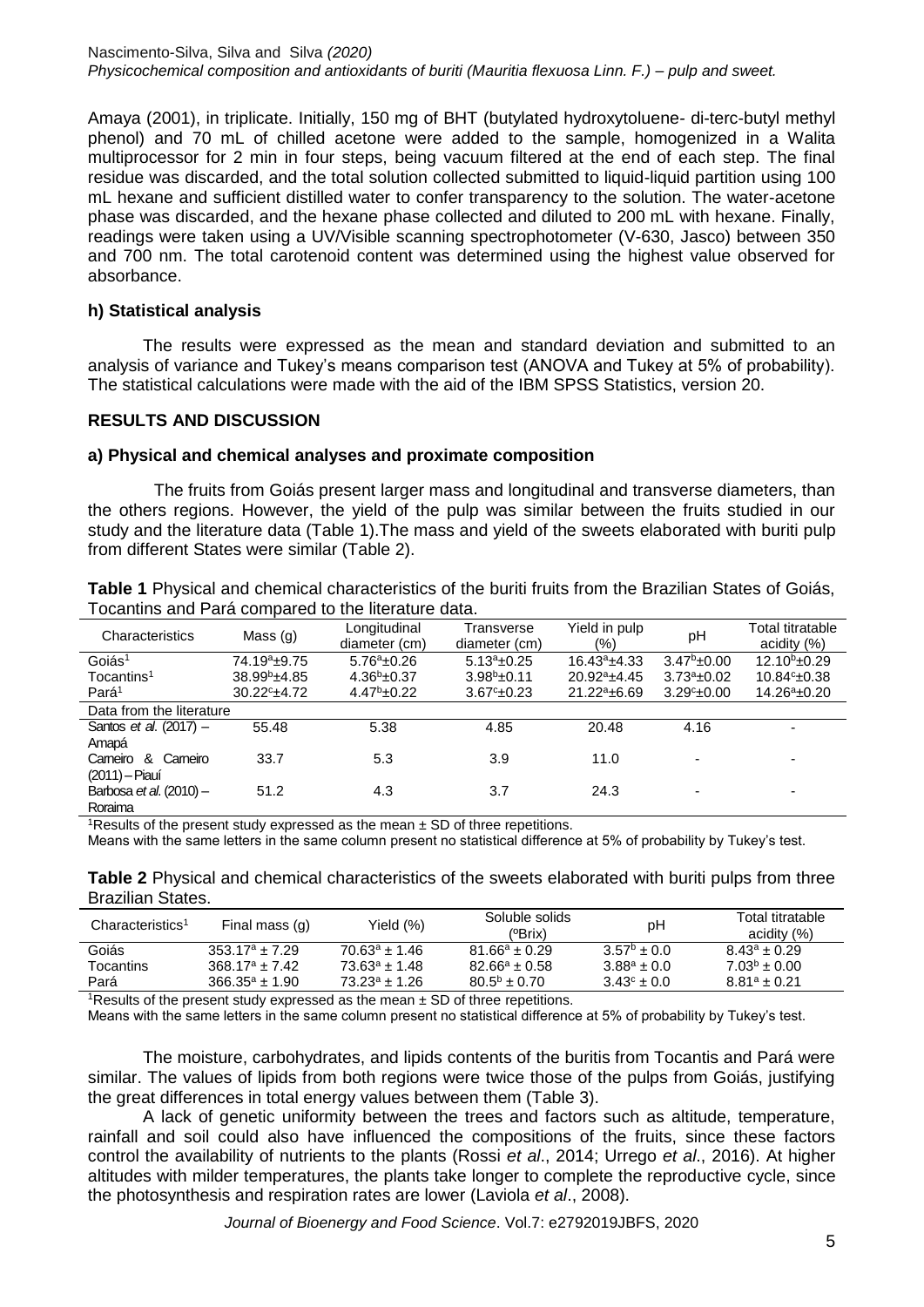| Characteristics                            | Moisture                 | Crude<br>protein     | <b>Total lipids</b>     | Fixed<br>mineral<br>residue | Dietary<br>fiber         | Carbohydrates | Energetic<br>value<br>(kcal/100g) |
|--------------------------------------------|--------------------------|----------------------|-------------------------|-----------------------------|--------------------------|---------------|-----------------------------------|
| Buriti pulps                               |                          |                      |                         |                             |                          |               |                                   |
| Goiás <sup>1</sup>                         | 70.00 <sup>a</sup> ±0.35 | $1.85^b$ ±0.01       | $9.03b + 0.19$          | $1.18b + 0.01$              | $7.17b \pm 0.33$         | 10.60         | 131.07                            |
| Tocantis <sup>1</sup>                      | $56.91b \pm 1.65$        | $2.69^a \pm 0.12$    | $17.77^a \pm 0.54$      | $1.28^a \pm 0.01$           | $6.42^{\circ}$ ±0.22     | 15.02         | 230.77                            |
| Pará <sup>1</sup>                          | $58.52^b \pm 0.58$       | $2.14^a \pm 0.02$    | $18.91^a \pm 0.48$      | $1.04c_{\pm}0.00$           | $8.16^a \pm 0.38$        | 11.22         | 223.70                            |
| Data from the literature for buriti pulps  |                          |                      |                         |                             |                          |               |                                   |
| Schiassi et al. (2018) -<br>São Paulo      | 79.35                    | 1.43                 | 7.72                    | 1.01                        | 6.02                     | 4.47          | 93.08                             |
| and Souza<br>Aguiar<br>(2017) - Amazonas   | 55.00                    | 2.35                 | 22.17                   | 1.61                        | $\overline{\phantom{a}}$ | 18.87         | 284.40                            |
| Sandri et al. (2017) -<br>Mato Grosso      | 59.69                    | 2.97                 | 20.92                   | 1.04                        | 8.56                     | 7.28          | 229.28                            |
| Manhães & Sabaa-<br>Srur (2011) - Pará     | 62.93                    | 2.10                 | 13.85                   | 0.94                        | 5.17                     | 8.25          | 166.36                            |
| Cameiro & Cameiro<br>$(2011)$ - Caatinga   | 54.35                    | 1.30                 | 18.16                   | 0.66                        | $\overline{\phantom{a}}$ | 25.53         | 270.00                            |
| Mariath <i>et al.</i> (1989) -<br>Maranhão | 69.60                    | 1.80                 | 8.10                    | 0.70                        | 9.60                     | 19.80         | 145.00                            |
| <b>Buriti sweets</b>                       |                          |                      |                         |                             |                          |               |                                   |
| Goiás <sup>1</sup>                         | 14.08 <sup>a</sup> ±0.30 | $0.75c + 0.00$       | 7.69 <sup>c</sup> ±0.27 | $1.27^{\rm b}$ ±0.05        | $5.23^{b}$ ±0.14         | 70.98         | 356.13                            |
| Tocantins <sup>1</sup>                     | $11.42^c \pm 0.44$       | $0.90^{\rm b}$ ±0.02 | $11.74a_{\pm}0.24$      | $1.60^a \pm 0.00$           | $4.68^{\circ}$ ±0.02     | 69.66         | 387.9                             |
| Pará <sup>1</sup>                          | $12.97b \pm 0.13$        | $1.21^a \pm 0.05$    | $8.57^b \pm 0.12$       | $0.71c_{\pm}0.02$           | $6.10^a \pm 0.18$        | 70.44         | 363.71                            |
| Data from the literature for buriti sweets |                          |                      |                         |                             |                          |               |                                   |
| Mariath<br>et<br>al.                       |                          |                      |                         |                             |                          |               |                                   |
| (1989)<br>Maranhão                         | 17.30                    | 0.70                 | 6.50                    | 0.90                        | 7.20                     | 74.60         | 326.00                            |

**Table 3** Proximate compositions (g/100 g) of the buriti pulps and sweets compared to the literature data.

<sup>1</sup>Results of the present study expressed as the mean  $\pm$  SD of three repetitions.

Means with the same letters in the same column present no statistical difference at 5% of probability by the student *t* test

The buritis from Goiás showed similar behaviors to those from São Paulo (Schiassi *et al*., 2018) and Maranhão (Mariath *et al*., 1989), with close values for the moisture, protein, total lipid and total energy. Whereas the buritis from Pará and Tocantins showed values closer to those of buritis from Amazonas (Aguiar *&* Souza, 2017), Mato Grosso (Sandri *et al*.; 2017) and Pará (Manhães *&* Sabaa-Srur, 2011) (Table 3). Thus, the proximities of values could be related to the origin of the fruits, since buritis harvested in the regions dominated by the Amazonian biome tended to show similar compositions, the same occurring in the regions dominated by the Savanna biome.

The sweet elaborated with buriti pulp from Pará had higher concentrations of protein and fiber. The sweets from Tocantins showed higher lipid concentrations, contributing to their higher total energy values, since the carbohydrate concentrations did not vary too much between the three regions. The results of only one study about buriti sweet, formulated in the state of Maranhão, were found in literature (Mariath *et al*., 1989). A comparison of the results obtained in that study with those of the present study showed higher protein and total lipid contents in the buriti sweets from Maranhão (Table 3).

The moisture, protein, total lipid and fiber contents showed significant decreases after processing to make the sweets. The prolonged heating and addition of sugar used to elaborate the sweets could have been the main causes of these results.

#### **b) Total phenolic compounds and antioxidant activity**

The buritis from Goiás showed higher total phenolic compound concentrations and antioxidant activities in the DPPH*•*, ABTS and FRAP assays than those from the other regions, for the pulps and sweets (Table 4). A significant positive correlation was observed between total phenolics and antioxidant capacity in all the assays (Figure 2). This indicated that the phenolic compounds were amongst the principal factors responsible for the antioxidant activity, as also observed by Piluzza and Bullitta (2011) on analyzing the correlation between the phenolic compound contents and the antioxidant activities in 24 vegetable species.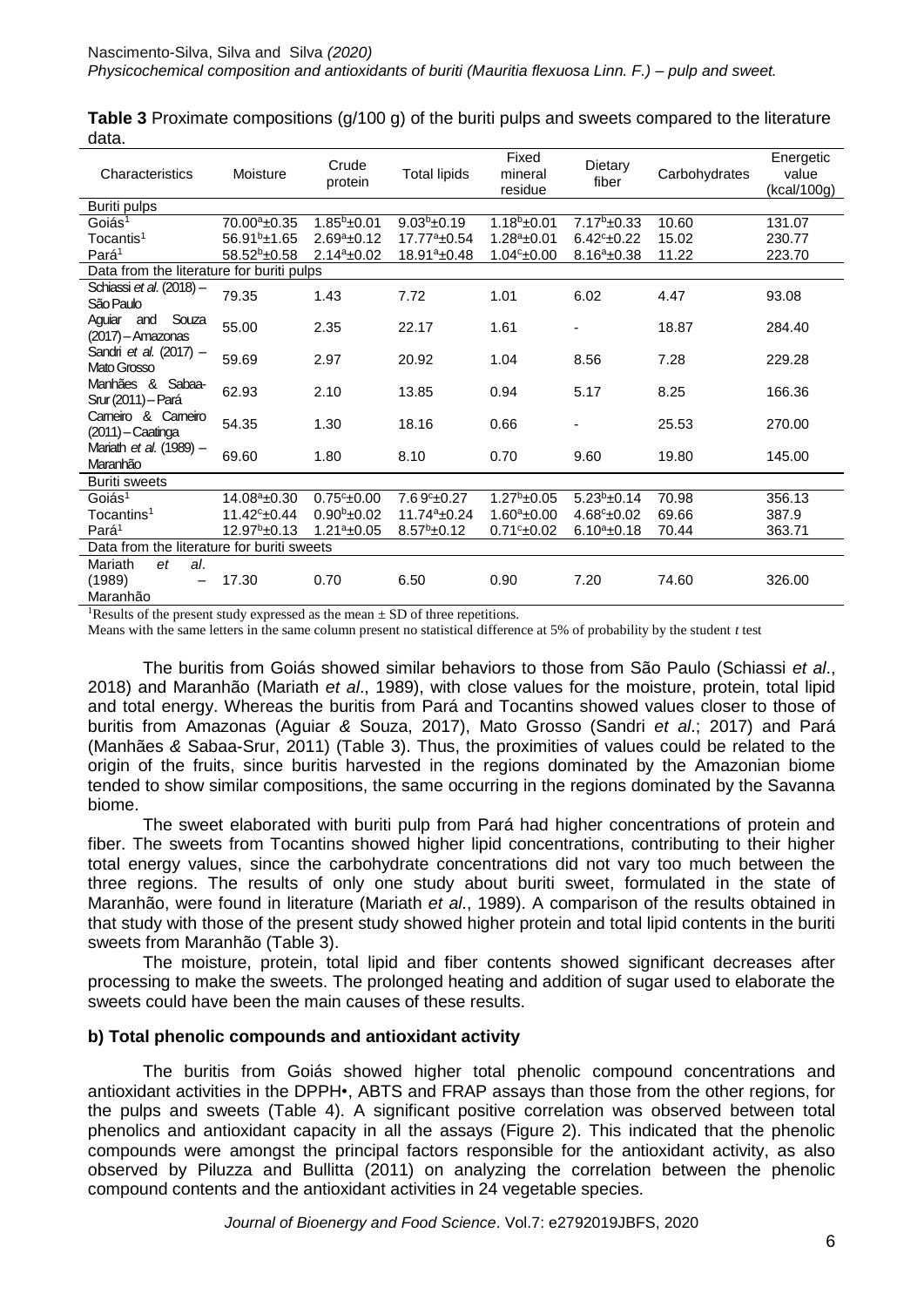**Table 4.** Antioxidant potential (µmol TE/g fruit) and total carotenoids (µg/g) of the buriti pulps and sweets from different Brazilian regions, on a dry basis.

| Characteristic <sup>1</sup>                                              |                             | Pulp                        |                             | Sweet               |                           |                           |  |
|--------------------------------------------------------------------------|-----------------------------|-----------------------------|-----------------------------|---------------------|---------------------------|---------------------------|--|
|                                                                          | Goiás                       | <b>Tocantins</b>            | Pará                        | Goiás               | <b>Tocantins</b>          | Pará                      |  |
| DPPH.                                                                    | 561.73 <sup>a</sup> ±4.84   | $167.76c_{\pm}3.62$         | $210.60^{\circ}$ ±3.62      | $34.59^{d}$ ±0.68   | $24.46^{f}$ +0.28         | $30.34^{\circ}$ ±0.36     |  |
| <b>ABTS</b>                                                              | $185.72^a \pm 9.01$         | $70.90^{\circ}$ ±3.53       | $89.55^{b}$ ±3.01           | $61.52^{d}$ ±1.87   | $44.77^{\circ}$ ±0.59     | $55.35^{d}$ ±2.60         |  |
| <b>FRAP</b>                                                              | $176.06^a \pm 2.66$         | $55.76c_{\pm}1.52$          | $71.30b + 2.89$             | $24.91d$ ±0.98      | $13.55^{f}$ ±0.67         | $18.60^{\circ}$ ±1.0      |  |
| Total<br>phenolic                                                        | 1652.94 <sup>a</sup> +29.06 | 836.53 <sup>c</sup> ±37.13  | $917.90^{\rm b}$ ±49.43     | $363.59^{d}$ ±16.28 | 281.17 <sup>e</sup> +8.17 | 245.83 <sup>f</sup> ±9.64 |  |
| compounds                                                                |                             |                             |                             |                     |                           |                           |  |
| Total carotenoids                                                        | $1166.89^{\circ}$ ±53.78    | 1468.72 <sup>a</sup> ±67.96 | 1209.20 <sup>b</sup> ±49.65 | $191.71^{d}$ ± 6.47 | 339.43 <sup>c</sup> ±9.00 | $220.02^{d} \pm 3.79$     |  |
| <sup>1</sup> Values presented as the mean $\pm$ SD of three repetitions. |                             |                             |                             |                     |                           |                           |  |

Means with the same capital letters in the same line present no statistical difference at 5% of probability by Tukey's test





GO: Goiás; TO: Tocantins; PA: Pará; ABTS: 2,2 azinobis (3-ethylbenzothiazoline-6-sulfonic acid); FRAP: Fe<sup>3+</sup> reducing capacity; DPPH•:2,2-diphenyl-1-picryl-hydrazil.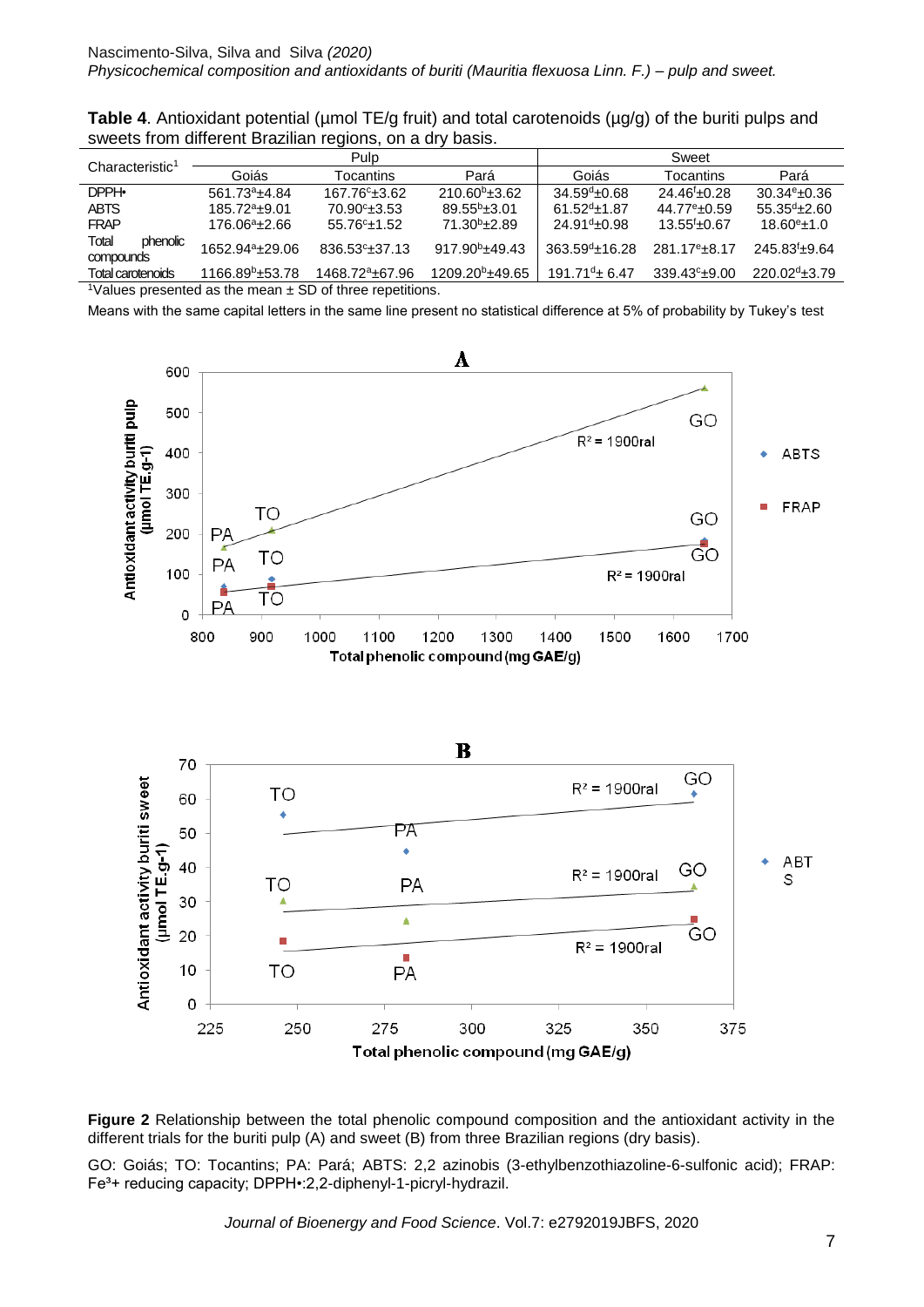A significant positive correlation ( $r$  6 0.95;  $p$  < 0.05) was observed between total phenolics and antioxidant capacity through the different methods applied

The total phenolic compound contents and antioxidant activities in the DPPH*•*, ABTS and FRAP assays reduced significantly in the sweets (Table 4).There was a reduction of about 80% in the phenolic compound concentrations for the sweets elaborated with fruits from Goiás, and a 75% reduction for those produced with native fruits from Tocantins and Pará.

The prejudicial effect of the elevated temperature on the total phenolic compound contents and the antioxidant activities might have justified these results (Chipururu *et al*., 2010). The cooking process may have been sufficient to inactivate the peroxidases that act as pro-oxidants, degrading the antioxidant compounds. However, cooking is also capable of favoring the formation of new compounds, such as Maillard reaction products, which have antioxidant activity, but only when the heat treatment is of low intensity and duration (Nicoli *et al*., 1999).

Considering the results on a dry basis (Table 4), the antioxidant capacity as determined by the DPPH• method for the three regions studied, was greater than that reported by Cândido et al., (2015) for buriti pulp from the Savanna of 123.28 µmol of TE/g and of 20 µmol of TE/g by (Gonçalves et al., 2010), and for exotic fruits such as camu-camu (141 µmol of TE/g) and cambuci (9.0 µmol of TE/g) (Genovese et al., 2008).

For the ABTS trial, the data reported by Contreras-Calderón et al. (2011) for fruits from the Colombian Amazon (70.2 µmol of TE/g) were higher than the results obtained in the present study for Goiás (55.71 µmol of TE/g), Tocantins (30.52 µmol of TE/g) and Pará (37.14 µmol of TE/g), on a wet basis. However, the results obtained for the native buriti pulp from Goiás presented higher values than those described by Cândido et al. (2015) for fruits from the same region (46.63 μmol of TE.  $g^{-1}$ ) and for fruits from the Amazon (33.02 µmol of TE/g). Also, the results for the antioxidant activity as determined by the ABTS in the present study for buriti pulps were higher than those reported for other fruits such as sweet passion fruit (10.84 µmol of TE/g) and jenipapo (7.31µmol of TE/g) (Souza et al., 2012).

On a wet basis, the antioxidant capacity determined for the buriti pulp from Tocantins (24.01 µmol of TE/g) and from Pará (29.57 µmol of TE/g) by the FRAP method were analogous to those obtained for pulp originating from the Colombian Amazon (27.80 µmol of TE/g) and from the Brazilian Amazon (26.95 µmol of TE/g) (Cândido et al., 2015). However, the buriti pulp from Goiás showed a much higher result (52.82 µmol of TE/g) than those reported for the buriti pulps from the Colombian Amazon (Contreras-Calderón et al., 2011) and from the Brazilian Savanna (38.64 µmol of TE/g) (Cândido et al., 2015). In addition this result was higher than that reported for traditional fruits such as guava (39.9 µmol of TE/g) and peach (8.88 µmol of TE/g) (Contreras-Calderón et al., 2011).

On a wet basis, the total phenolic compound concentrations found in the Goiás pulp (495.87 mg GAE/100 g) were similar to the values reported for fruits in the same region (435.08 mg GAE/100 g) (Cândido et al., 2015). Similarly, native pulps from Tocantins (360.08 mg GAE/100 g) and from Pará (402.98 mg GAE/100 g), as analyzed by Koolen et al. (2013), presented results similar to those observed for fruits from the Brazilian Amazon (378.07 mg GAE/100 g). However, these results were higher than those found in the Colombian Amazon (281 mg GAE/100 g) (Contreras-Calderón et al., 2011) and in the north and northeast of Brazil (108.1 mg GAE/100 g) (Barreto et al., 2009).

# **c) Total carotenoids**

The pulps and sweets from Tocantins presented higher values for carotenoids than any of the other pulps analyzed (Table 4). The production of carotenoids can be directly affected by the availability of nutrients, type of soil, water stress, temperature, incidence of solar light, period when cultivated and period when harvested (Gross, 1991). Thus, the fruits from Tocantins could have been produced under more appropriate conditions, favoring the concentration and chemical profile of the carotenoids.

The heat treatment and addition of sugar in the elaboration of the sweets reduced the carotenoid concentration by about 80%. This can be justified by the highly unsaturated structure of the carotenoids, which made them susceptible to degradation by the action of enzymes, heat, light,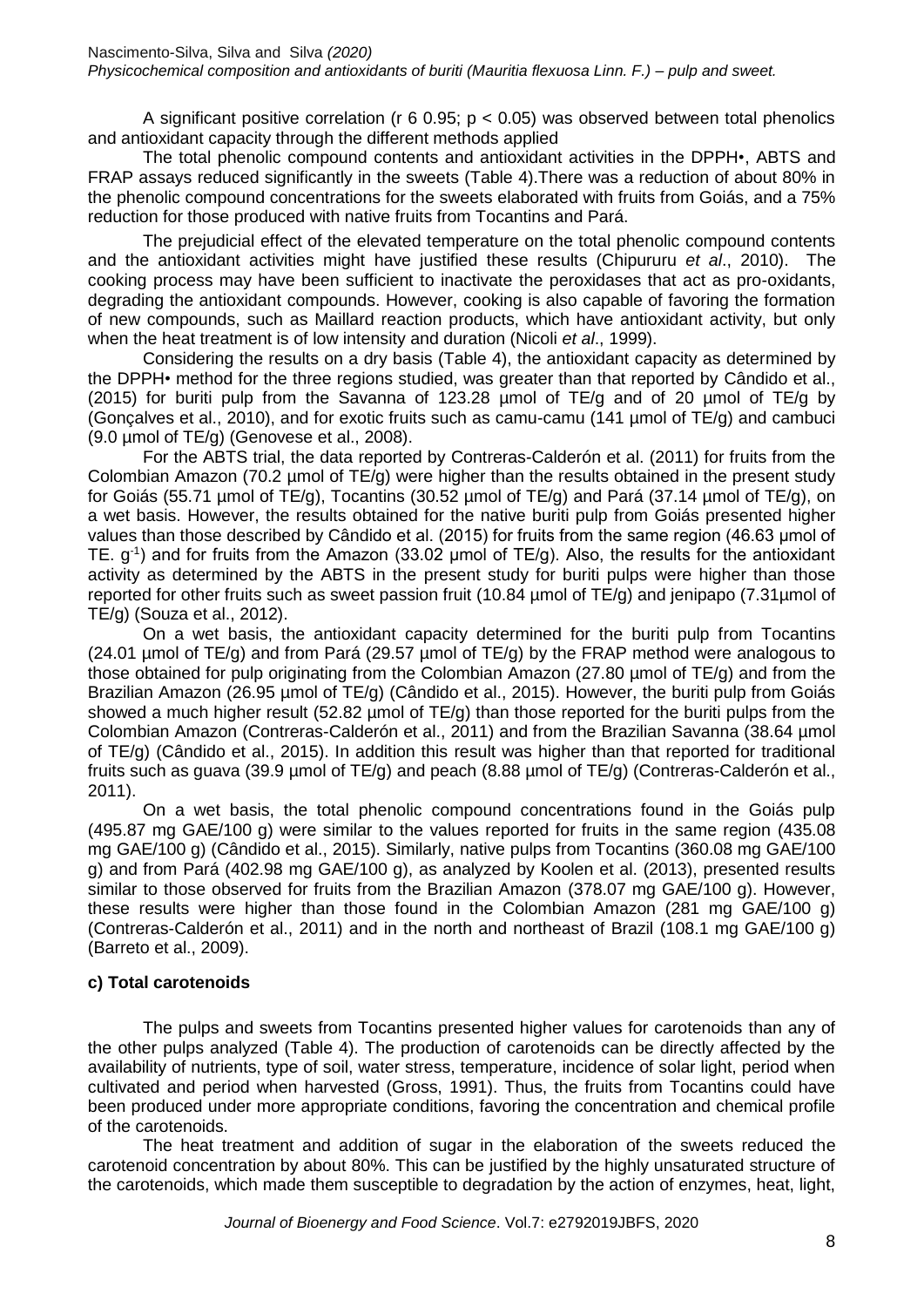and oxidation (Britton, 1992).

Despite the fact that the carotenoid losses from the sweets were high, the contents found in the ready-to-eat foods could still be considered important for the health, since foods with more than 20 µg/g of carotenoids can be considered rich in this nutrient (Rodrigues-Amaya *et al*., 2008). In addition, of all the Brazilian foods analyzed by these authors, buriti was the food with the highest concentration of β-carotene, also showing the advantage of having a high lipid content, which favors the absorption and bioavailability of the carotenoids (Mezzomo *&* Ferreira, 2016).

The native buriti pulp from Goiás presented a total carotenoid concentration of 349.93 µg/g, on a wet basis, higher than the values reported by Cândido, Silva and Agostine-Costa (2015) of 311.3 *µg/g* for fruits from the same region, but lower than those of the fruits from Goiás studied by Lima et al. (2009) of 446.0 µg/g. However the results observed for the buriti pulp from Tocantins of 632.20 µg/g were higher than those observed for buriti pulps from Pará (528.6 µg/g) *(Cândido et al., 2015), Amazon (513.87* µg/g) (Rosso *&* Mercadante, 2007) and from the north and northeast of Brazil (142  $\mu q/q$ ) (Barreto et al., 2009). Fruits such as pequi (4  $\mu q/q$ ) and physalis (17  $\mu q/q$ ) (Barreto et al., 2009) showed total carotenoid contents below those reported in our study.

#### **CONCLUSIONS**

The origin of the fruit of buriti influenced the content of chemical compounds along with the antioxidant activity. Although variations have been observed among fruits from different regions, as well as losses due to the processing of sweets, such foods can still be considered good dietary sources of bioactive compounds, especially carotenoids. The high lipid content of these fruits reinforces their functional potential, once this component helps the bioavailability of carotenoids. Further studies are suggested to evaluate the phenolic and carotenoid compounds profile of pulp and buriti sweet, moreover the bioaccessibility of these compounds.

#### **ACKNOWLEDGEMENTS**

The authors a gratefully acknowledge CNPq (Brazilian research supporting foundation) for granting the research scholarship.

### **REFERENCES**

- Aguiar, J.P.L., & Souza, F.C.A. (2017). Dehydration and spraying of buriti pulp (*Mauritia flexuosa* L.): shelf-life evaluation. *Revista Brasileira de Fruticultura*, *39*(14), 1–7. http://dx.doi.org/10.1590/0100-29452017034
- Association of Official Agricultural Chemists AOAC. (2012). *Official methods of analysis of the Association of the Agricultural Chemists*, Gaithersburg: AOAC
- Barbosa, R.I., Lima, A.D., & Júnior-Mourão, M. (2010). Biometria de frutos de buriti (*Mauritia flexuosa* L. f. - Arecaceae): produção de polpa e óleo em uma área de savana em Roraima. *Ciência and Desenvolvimento*, *5*(10), 71–85.
- Barreto, G.P.M., Benassi, M. T., & Mercadante, A. Z. (2009). Bioactive compounds from several tropical fruits and correlation by multivariate analysis to free radical scavenger activity. *Journal of the Brazilian Chemical Society*, *20*(10), 1856–1861.
- Benzie, I.F.F., & Strain, J.J. (1996). The ferric reducing ability of plasma (FRAP) as a measure of antioxidant power: the FRAP assay. *Analytical Biochemistry*, 239, 70–76. https://doi.org/10.1006/abio.1996.0292
- Bligh, E.G., & Dyer, W.J. (1959). A rapid method of total lipid extraction and purification. *Canadian Journal of Biochemistry and Physiology*, 37, 911–917. https://doi.org/10.1139/o59-099
- Brand-Williams, W., Cuvelier, M.E., & Berset, C. (1995). Use of a free radical method to evaluate antioxidant activity. *Lebensmittel-Wissenschaft + [i.e.und] Technologie*, 28, 25–30. https://doi.org/10.1016/S0023-6438(95)80008-5
- Britton, G. (1992). Carotenoids. In: HENDRY, G. F., *Natural foods colorants* (pp.197-224). New York: G.F. Blackie.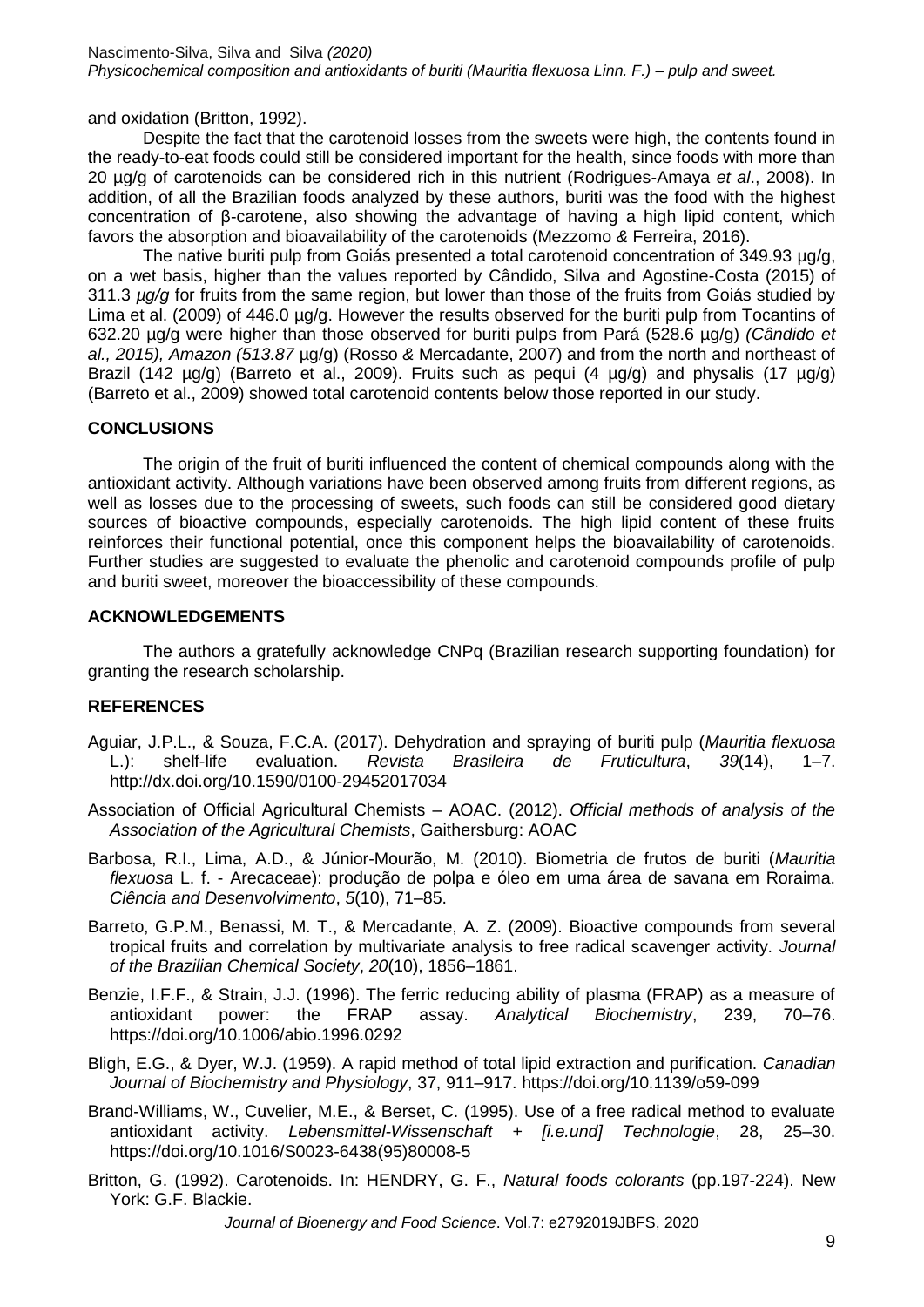- Cândido, T.L.N., Silva, M.R., & Agostini-Costa, T.S. (2015). Bioactive compounds and antioxidant capacity of buriti (*Mauritia flexuosa* L.f.) from the Cerrado and Amazon Biomes. *Food Chemistry*, 15(177), 313–319. https://doi.org/10.1016/j.foodchem.2015.01.041
- Carneiro, T.B., & Carneiro, J.G.M. (2011). Frutos e polpa desidratada buriti (*Mauritia flexuosa l*.): aspectos físicos, químicos e tecnológicos. *Revista Verde*, 6(2), 105–111.
- Chipururu, B., Muchuweti, M. & Manditseraa, F. (2010). Effects of thermal treatment on the phenolic contente and antioxidante activity of some vegetables. *Asian Journal of Clinical Nutrition*, 2(3), 93–100. https://doi.org/10.3923/ajcn.2010.93.100
- Contreras-Calderón, J., Calderón-Jaimes, L. Guerra-Hernández & E. García-Villanova, B. (2011). Antioxidant capacity, phenolic content and vitamin C in pulp, peel and seed from 24 exotic fruits from Colombia. *Food Research International*, 44, 2047–2053. https://doi.org/10.1016/j.foodres.2010.11.003
- Genovese, M.I., Pinto, M.S., Gonçalves, A.E.S.S., & Lajolo, F.M. (2008). Bioactive compounds and antiantioxidant activity of exotic fruits and commercial frozen pulps from Brazil. *Food Science and Technology International*, 14(3), 207–214. http://dx.doi.org/10.5935/1806-6690.20180070
- Gomes, L.R.P., Lopes, M.T.G., Bentes, J.L.S., Barros, W.S., Costa Neto, P.Q. & Contim, L.A.S. (2011). Diversidade genética em populações naturais de Buriti (*Mauritia flexuosa* L. f.). *Crop Breeding and Applied Biotechnology,* 11, 216–223. http://dx.doi.org/10.1590/S1984- 70332011000300003
- Gonçalves, A.E.S.S., Lajolo, F.M., & Genovese, M.I. (2010). Chemical Composition and Antioxidant/Antidiabetic Potential of Brazilian Native Fruits and Commercial Frozen Pulps. *Journal of Agricultural and Food Chemistry*, 58(8), 4666–4674. http://dx.doi.org/10.1021/jf903875u
- Gross, J. (1991). *Pigments in vegetables*: chlorophylls and carotenoids. New York: Van Nostrand Reinhold.
- IAL Instituto Adolfo Lutz. (2008). *Métodos físico-químicos para análise de alimentos*. Brasília: Ministério da Saúde.
- Koolen, H.H.F., Silva, F.M.A., Gozzo, F.C., Souza, A.Q.L., & Souza, A.D.L. (2013). Antioxidant, antimicrobial activities and characterization of phenolic compounds from buriti (*Mauritia flexuosa* L. f.) by UPLC-ESI-MS/MS. *Food Research International,* 51(1), 467–473. https://doi.org/10.1016/j.foodres.2013.01.039
- Laviola, B.G., Martinez, H.E.P., Salomão, L.C.C., Cruz, C.D., Mendonça, S.M., & Rosado, L. (2008). Acúmulo em frutos e variação na concentração foliar de NPK em cafeeiro cultivado em quatro altitudes. *Bioscience Journal*, 24, 19–31.
- Lima, A.L.S., Lima, K.S.C., Coelho, M.J., Silva, J.M., Godoy, R.L.O., & Pacheco, S. (2009). Avaliação dos efeitos da radiação gama nos teores de carotenóides, Ácido ascórbico e açúcares do fruto buriti do brejo (*Mauritia flexuosa* L.). *Acta Amazônica*, 39(3), 649–654. http://dx.doi.org/10.1590/S0044-59672009000300020
- Manhães, L.R.T., & Sabaa-Srur, A.U.O. (2011). Centesimal composition and bioactive compounds in fruits of buriti collected in Pará. *Ciência e Tecnologia de Alimentos*, 31(4), 856–863. http://dx.doi.org/10.1590/S0101-20612011000400005
- Mariath, J.G.R., Lima, M.C.C., & Santos, L.M.P. (1989). Vitamin A activity of buriti (*Mauritia vinifera*  Mart) and its effectiveness in the treatment and prevention of xerophthalmia. *The American Journal of Clinical Nutrition*, 49, 849–853. http://dx.doi.org/10.1093/ajcn/49.5.849
- Medeiros, R. (2011). *Gastronomia do Cerrado*. Brasília: Fundação Banco do Brasil.
- Mezzomo, N. & Ferreira, S.R.S. (2016). Carotenoids functionality, sources, and processing by supercritical technology: A review. *Journal of Chemistry*, Article ID 3164312, http://dx.doi.org/10.1155/2016/3164312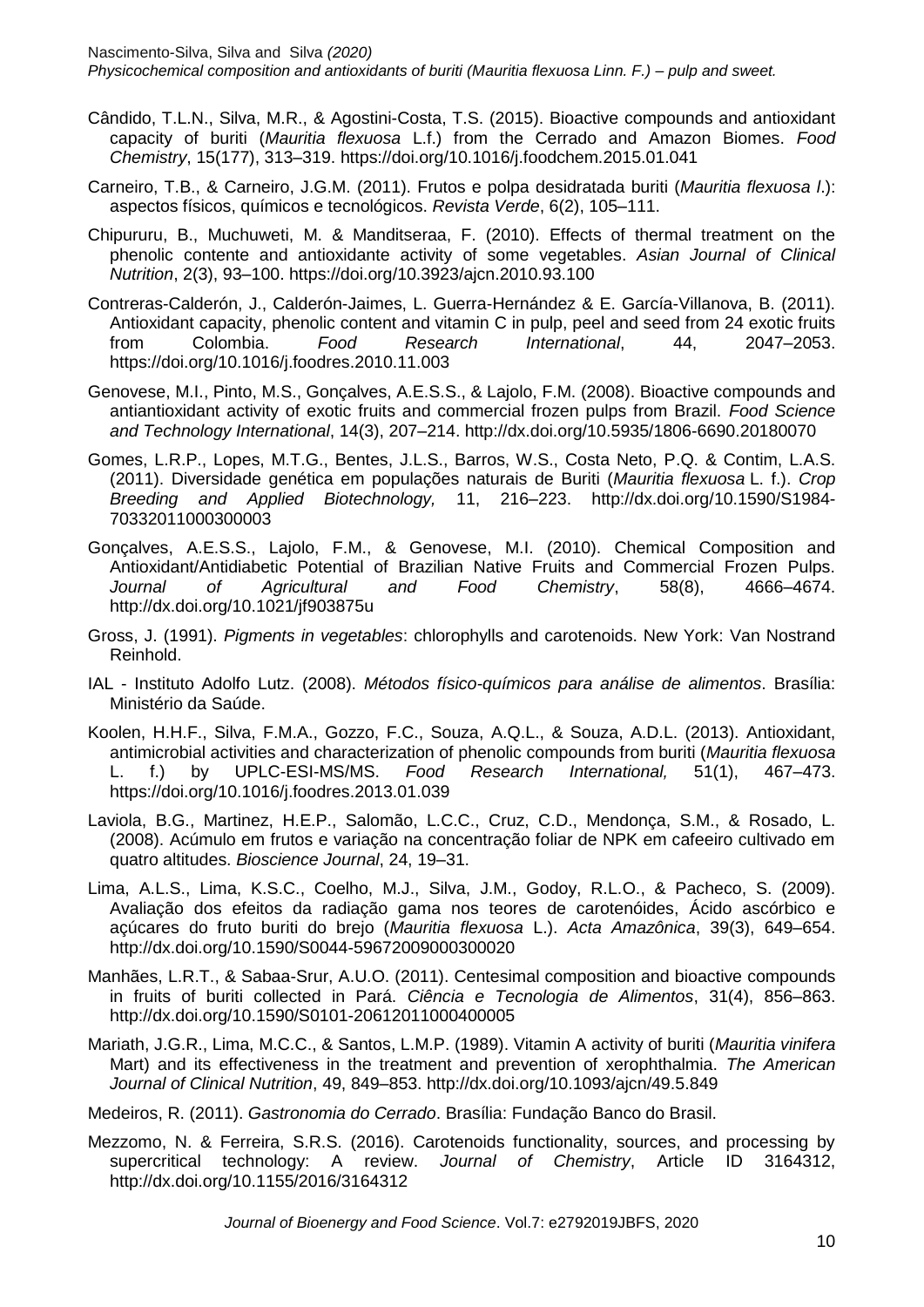- Milanez, J.T., Neves, L.C., Colombo, R.C., Shahab, M. & Roberto, S.R. (2018). Bioactive compounds and antioxidant activity of buriti fruits, during the postharvest, harvested at different ripening stages. *Scientia Horticulturae*, 227, 10–21. https://doi.org/10.1016/j.scienta.2017.08.045
- Milanez, J.T., Neves, L.C., Silva, P.M.C., Bastos, V.J., Shahab, M., Colombo, R.C. ,& Roberto, S.R. (2016). Pre-harvest studies of buriti (*Mauritia flexuosa* L.F.), a Brazilian native fruit, for the characterization of ideal harvest point and ripening stage. *Scientia Horticulturae*, 202, 77–82. https://doi.org/10.1016/j.scienta.2016.02.026
- Saito, C.H. (Coord.). (2006). *Educação ambiental PROBIO*. Brasília: Departamento de Ecologia da Universidade de Brasília/Ministério do Meio Ambiente.
- Neri-Numa, I.A., Sancho, R.A.S., Pereira, A.P.A., & Pastore, G.M. (2018). Small Brazilian wild fruits: nutrients, bioactive compounds, health-promotion properties and commercial interest. *Food Research International*, 103, 345–360. https://doi.org/10.1016/j.foodres.2017.10.053
- Piluzza, G. & Bullitta, S. (2011). Correlations between phenolic content and antioxidant properties in twenty-four plant species of traditional ethnoveterinary use in the Mediterranean area. *Pharmaceutical Biology*, 49(3), 240–247. https://doi.org/10.3109/13880209.2010.501083.
- Prosky, L., Asp, N., Schweizer, T.F., Devries, J.W., & Furda, I. (1988). Determination of insoluble, soluble, and total dietary fiber in foods and food products: interlaboratory study. *Journal of Association of Official Analytical Chemists*, 71(5), 1017–1023. https://doi.org/10.5740/jaoacint.CS2011\_25
- Re, R., Pellegrini, N., Proteggente, A., Pannala, A., &Yang, M.;Rice-Evans, C. (1999). Antioxidant activity applying an improved ABTS radical cátion decolorization assay. *Free Radical Biology and Medicine*, 26(9), 1231–1237. https://doi.org/10.1016/S0891-5849(98)00315-3
- Rodriguez-Amaya, D. B. (2001). *A guide to carotenoid analysis in foods*. Washington: International Life Sciences Institute (ILSI) Press.
- Rodrigues-Amaya, D.B., Kimura, M. & Amaya-Farfan, J. (2008), *Fontes brasileiras de carotenoides*: tabela brasileira de composição de carotenoides em alimentos. Brasília: Ministério do Meio Ambiente, Secretária da Biodiversidade e Florestas.
- Rossi, F.S., Rossi, A.A.B., Dardengo, J.F.E., Brauwers, L.R., Silva, M.L., & Sebbenn, A. M. (2014). Diversidade genética em populações naturais de *Mauritia flexuosa* L. f. (Arecaceae) com uso de marcadores ISSR. *Scientia Forestalis*, 42(104), 631–639.
- Rosso, V.V. & Mercadante, A.Z. (2007). Identification and quantification of carotenoids, by HPLC-PDA-MS/MS, from Amazonian fruits. *Journal of Agricultural and Food Chemistry*, 55(13), 5062– 5072. https://doi.org/10.1021/jf0705421
- Roucoux, K.H., Lawson, I.T., Jones, D.T., Baker, T.R., Coronado, E.N.H., Gosling, W.D., & Lahteenoja, O. (2013). Vegetation development in an Amazonian peatland. *Palaeogeography, Palaeoclimatology, Palaeoecology*, 374, 242–255. https://doi.org/10.1016/j.palaeo.2013.01.023
- Sandri, D.O., Xisto, A.L.R.P., Rodrigues, E.C., Morais, E.C., & Barros, W.M. (2017). Antioxidant activity and physicochemical characteristics of buriti pulp (*Mauritia flexuosa*) collected in the city of Diamantino – MTS. *Revista Brasileira de Fruticultura*, 39(3), 1–7. http://dx.doi.org/10.1590/0100-29452017864
- Santos, M.F.G., Alves, R.E., Brito, E.S., Silva, S.M., *&* Silveira, M.R.S. (2017). Quality characteristis of fruits and oils of palms native to the Brazilian Amazon. *Revista Brasileira de Fruticultura*, 39, 1–6. http://dx.doi.org/10.1590/0100-29452017305
- Schiassi, M.C.E.V., Souza, V.R., Lago, A.M.T., Campos L.G. & Queiroz, F. (2018). Fruits from the Brazilian Cerrado region: physico-chemical characterization, bioactive compounds, antioxidant activities, and sensory evaluation. *Food Chemistry*, 245, 305–311. https://doi.org/10.1016/j.foodchem.2017.10.104
- *Journal of Bioenergy and Food Science*. Vol.7: e2792019JBFS, 2020 Silva, L.A.G.C. (2007). *Biomas presentes no estado do Tocantis*. Brasília: Câmara dos Deputados.